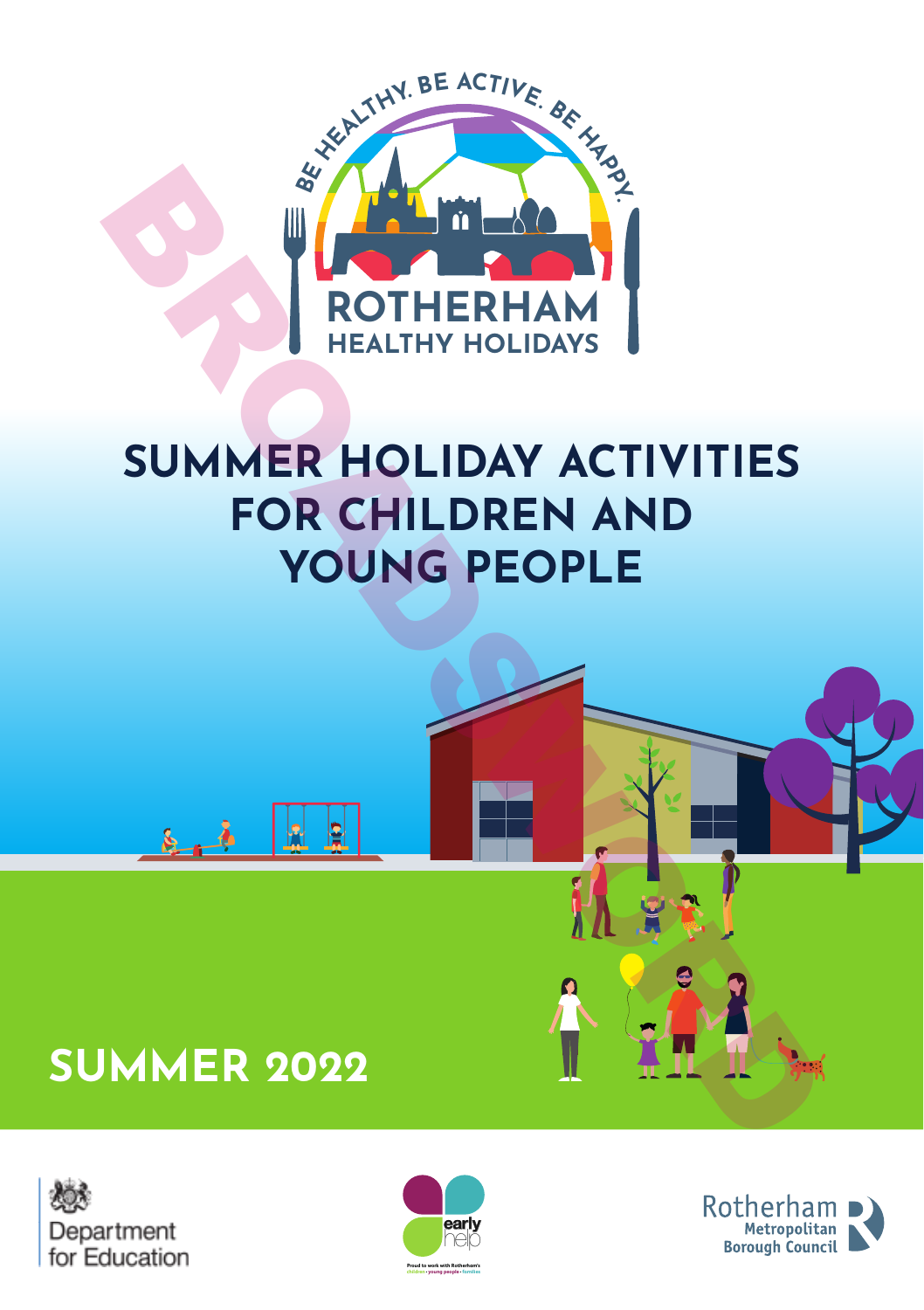# **ROTHERHAM HEALTHY HOLIDAYS**

**Rotherham Council has partnered with a range of organisations across the borough to deliver holiday activity programmes ranging from football and swimming to dance and computers and much, much more. Each session includes a meal.**

FREE places are available for eligible children, including those who receive benefits-related free school meals who can collect their unique reference number from school to access their free place. Some of our providers also offer good value paid places as well. ROTHERHAM<br>
HEALTHY<br>
HOLIDAYS<br>
therham Council has partnered with a<br>
deliver holiday activity programmes<br>
adeliver holiday activity programmes<br>
adeliver holiday activity programmes<br>
ance and computers and much, much<br>
mec an

Any activities taking place in a school, are open to all children, not just their own pupils.

To find out more or book a place for your child, contact the providers.

For more information about Rotherham Healthy Holidays please visit **www.rotherham.gov.uk/childrens-health-wellbeing/healthy-holidays** or **email healthyholidays@rotherham.gov.uk**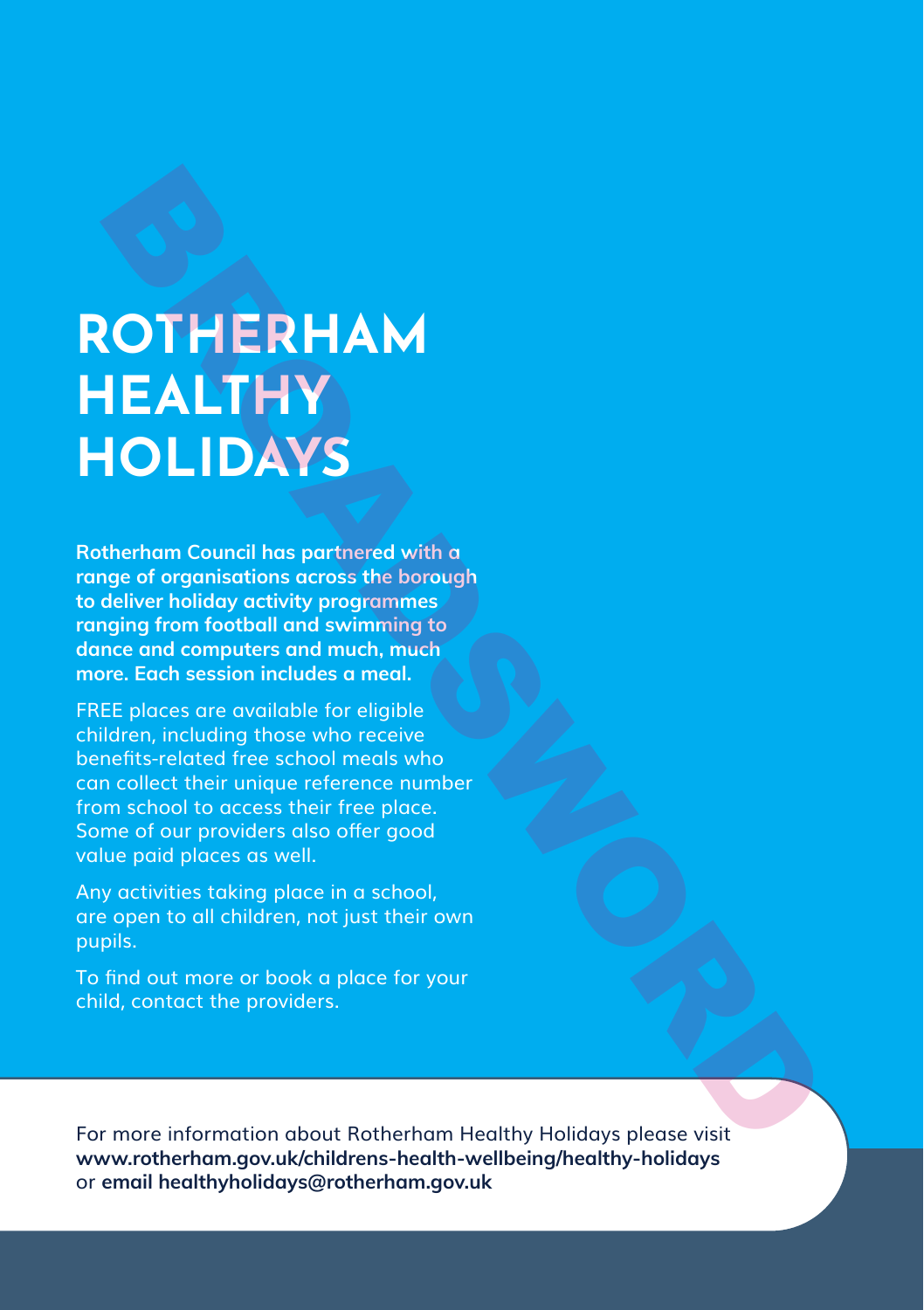# **ROTHERHAM UNITED COMMUNITY SPORTS TRUST**



| <b>SPORTS TRUST</b>                  |                                |                                                                         |                  |             |                                                                 |
|--------------------------------------|--------------------------------|-------------------------------------------------------------------------|------------------|-------------|-----------------------------------------------------------------|
| Call 01709 827767                    |                                |                                                                         |                  |             |                                                                 |
| Venue                                | <b>Post Code</b>               | <b>Summer Dates</b>                                                     | <b>Time</b>      | <b>Ages</b> | <b>Specific Details</b>                                         |
| Parkgate<br>Astro                    | S62 6HQ                        | 25th - 28th July<br>1st - 4th Aug<br>15th - 18th Aug<br>22nd - 25th Aug | $10$ am -<br>2pm | 5 to 16     | Specific & Ability<br>Counts (SEND)<br><b>Football Sessions</b> |
| <b>New York</b><br><b>Stadium</b>    | <b>S60 1AH</b>                 | 15th - 18th Aug<br>22nd - 25th Aug                                      | $10am$ -<br>2pm  | 5 to 16     | E-Sports, Drama,<br>Music, Fitness,<br>Cooking &<br>Literacy    |
| Rotherham<br>Leisure<br>Centre       | S65 1BL                        | 25th - 28th July<br>1st - 4th Aug<br>15th - 18th Aug<br>22nd - 25th Aug | $10$ am -<br>2pm | 5 to 16     | Swimming,<br>Multi-Sports,<br><b>Fitness</b>                    |
| Maltby<br>Leisure<br>Centre          | S66 8JE                        | 25th - 28th July<br>1st - 4th Aug<br>15th - 18th Aug<br>22nd - 25th Aug | $10$ am -<br>2pm | 5 to 16     | Swimming,<br>Multi-Sports,<br><b>Fitness</b>                    |
| Wath<br>Leisure<br>Centre            | <b>S63 7HL</b>                 | 25th - 28th July<br>1st - 4th Aug<br>15th - 18th Aug<br>22nd - 25th Aug | $10am$ -<br>2pm  | 5 to 16     | Swimming,<br>Multi-Sports,<br><b>Fitness</b>                    |
| Aston<br>Leisure<br>Centre           | <b>S26 4SF</b>                 | 25th - 28th July<br>1st - 4th Aug<br>15th - 18th Aug<br>22nd - 25th Aug | $10$ am -<br>2pm | 5 to 16     | Swimming,<br>Multi-Sports,<br><b>Fitness</b>                    |
| <b>Triple</b><br><b>Threat Dance</b> | S66 91G<br>(Morthern)<br>Road) | 1st - 4th Aug<br>15th - 18th Aug<br>22nd - 25th Aug                     | $10$ am -<br>3pm | 6 to 12     | Dance.<br>Performing Arts,<br>Singing                           |
| <b>Boxing</b><br>(Dinnington)        | <b>S25 2LE</b>                 | 15th - 18th Aug<br>22nd - 25th Aug                                      | $10$ am -<br>2pm | 5 to 16     | <b>Boxing</b>                                                   |
| Cheerleading                         | S66 1 IL                       | 15th - 18th Aug<br>22nd - 25th Aug                                      | $10am$ -<br>2pm  | 5 to 16     | Cheerleading                                                    |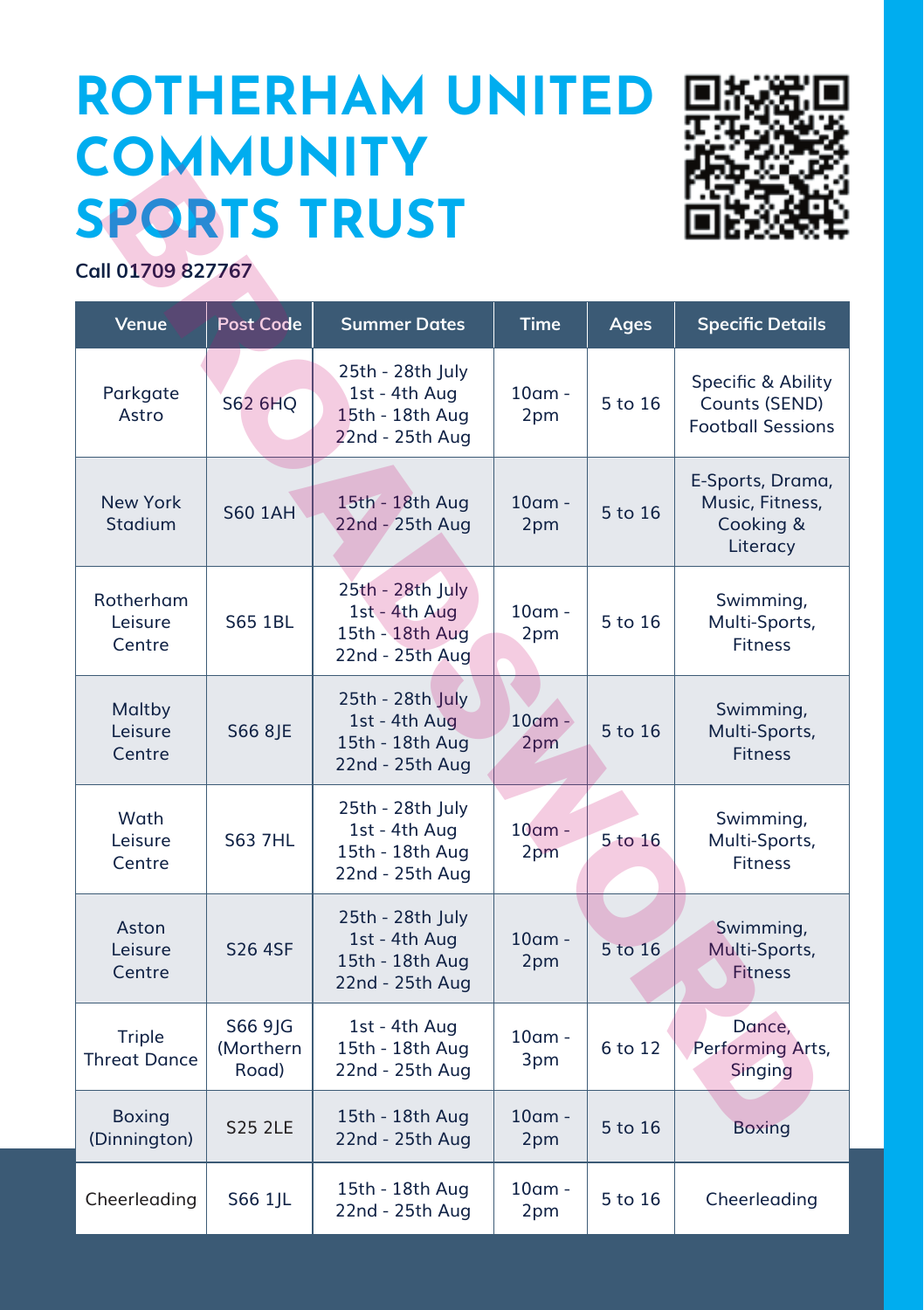# **ACTIVATE**

**High Street Centre, High Street, Rawmarsh S62 6LN**  Ages 5 - 16 years. Free Play, Arts & Crafts, sports sessions. 10am - 2pm (Mon - Wed Based as High Street Centre. Thurs based at Nova City) 25th July - 28th July | 1st - 4th Aug | 8th - 11th Aug | 15th - 18th Aug **www.activaterawmarsh.org or call 01709 719478 to book.** His Street Centre, High Street, Rawmarsh S62 6LN<br>
es 5 - 16 years. Free Play, Arts & Crafts, sports sessions. 10am - 2pm<br>
on - Wed Based as High Street Centre. Thurs based at Nova City)<br>
th July - 28th July | 1st - 4th Aug

### **BRAMPTON YOUTH GROUP**

**Cortonwood Comeback Centre, Chapel Avenue, Brampton S73 0XQ**  Ages 8 - 16 years. Sports, dance, arts and crafts, gardening and more. 10am - 2pm 25th - 28th July | 1st - 4th Aug | 8th - 11th Aug | 15th - 18th Aug **Call 01226 759572 to book.**

# **COMPUTER XPLORERS**

**Rotherham United Community Sports Trust, New York Stadium, New York Way, Rotherham S60 1FJ**

Ages 8 - 16 years - Computing, robotics, games design, animation and more. 10.15am - 2.30pm

8th - 12th | 15th - 19th Aug | 22nd - 26th Aug

**www.computerxplorers.co.uk/sheffield-south/classes or call 0114 4000233 Email: sheffieldsouth@computerxplorers.co.uk to book.**

### **FUN4U2 LTD**

**Wath Central Primary School, Fitzwilliam Street, Wath Upon Dearne S63 7HG**

FS2 - 11 years (paid places available from 3 years) Outdoor and indoor play, arts and crafts, healthy eating, gardening and more fun activities. 10am - 2pm

25th - 28th July | 1st - 4th Aug | 8th - 11th Aug | 15th Aug - 18th Aug **Call 07884 072141 or find us on Facebook to book.**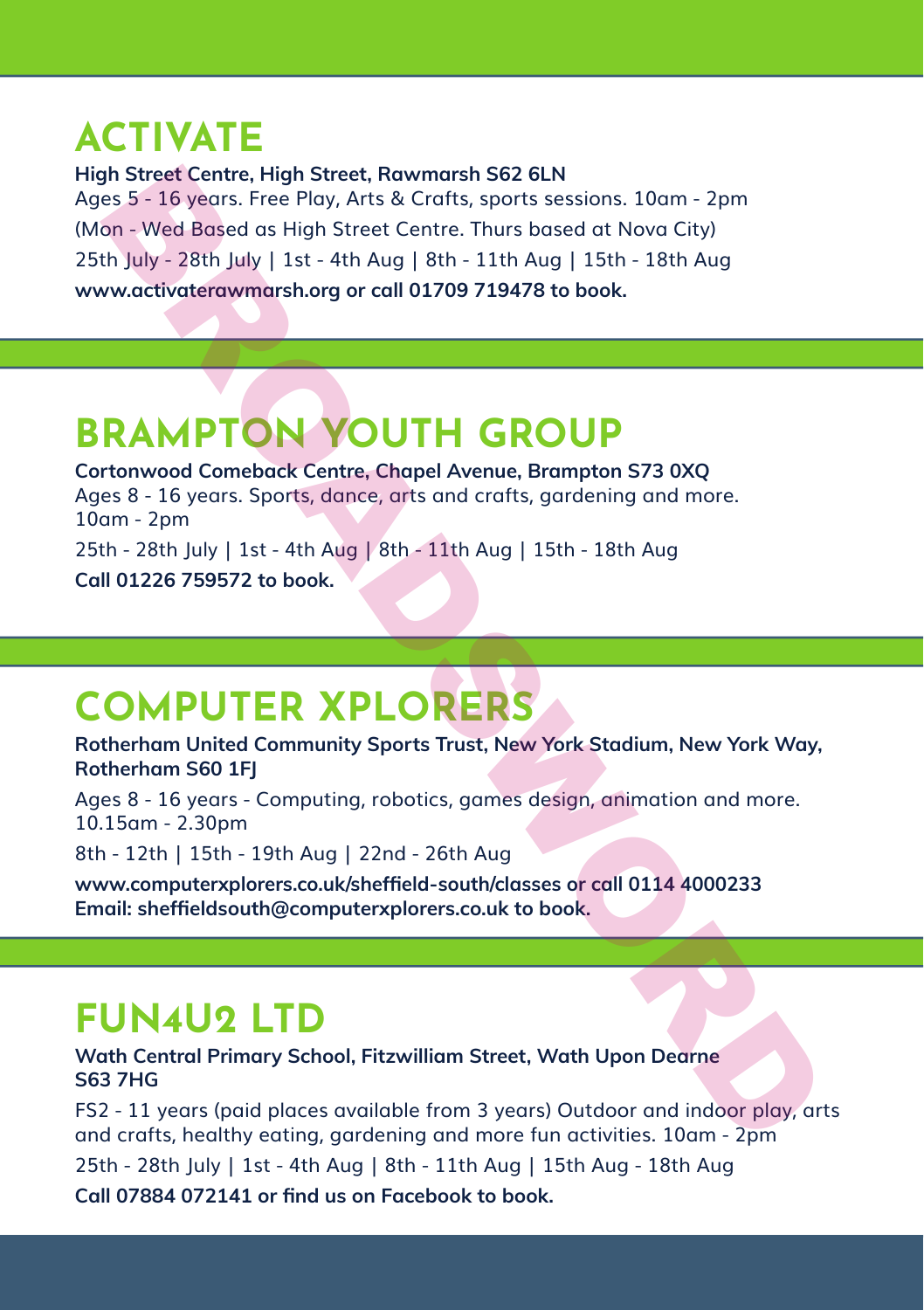# **HELEN O'GRADY DRAMA ACADEMY**

**Whiston Worrygoose J & I School, Hall Close Avenue, Whiston S60 4AG** Ages 5 - 16 years. Drama, Dance, Performing Arts and more. 10am - 2pm 1st - 5th Aug | 8th - 12th Aug | 15th - 19th Aug **Call 07393 201229 or email rotherham@helenogrady.co.uk to book.**

### **NOVA CITY**

**Barbot Hall Industrial Estate, Unit 1 Mangham Rd, Rotherham S61 4RJ**  Ages 6 - 16 years. Parkour, dance, games, recreational sports, arts and crafts. 10am - 2pm 25th - 29th July | 1st - 5th Aug | 8th - 12th Aug | 15th- 19th Aug **Download Nova city App on smart phones or call 01709 801261 to book. CADEMY**<br>
Sistem Worrygoose J & I School, Hall Close Avenue, Whiston 560 4AG<br>
ses 5 - 16 years. Drama, Dance, Performing Arts and more. 10am - 2pm<br>
1- 5th Aug | 8th - 12th Aug | 15th - 19th Aug<br>
II 07393 201229 or email ro

# **SAIF'S BOXING AND FITNESS**

#### **1-5 Canklow Road, Rotherham S60 2JB**

Ages 5 - 16 years. Boxing, sports, games, healthy eating sessions, arts and crafts and more. 12 noon - 4pm

25th - 28th July | 1st - 4th Aug | 8th - 11th Aug | 15th - 18th Aug **Call 07860 606986 or find us on Facebook to book.**

### **UNITED MULTICULTURAL CENTRE**

**59-63 Carlisle St, Rotherham S65 1HA** 

Ages 5 - 16 years. Arts and Crafts, indoor activities, outdoor adventures, sports, games and more. 10am - 2pm

25th - 28th July | 1st - 4th Aug | 8th - 11th Aug | 15th - 18th Aug 22nd - 25th Aug

**Call 01709 360036 to book.**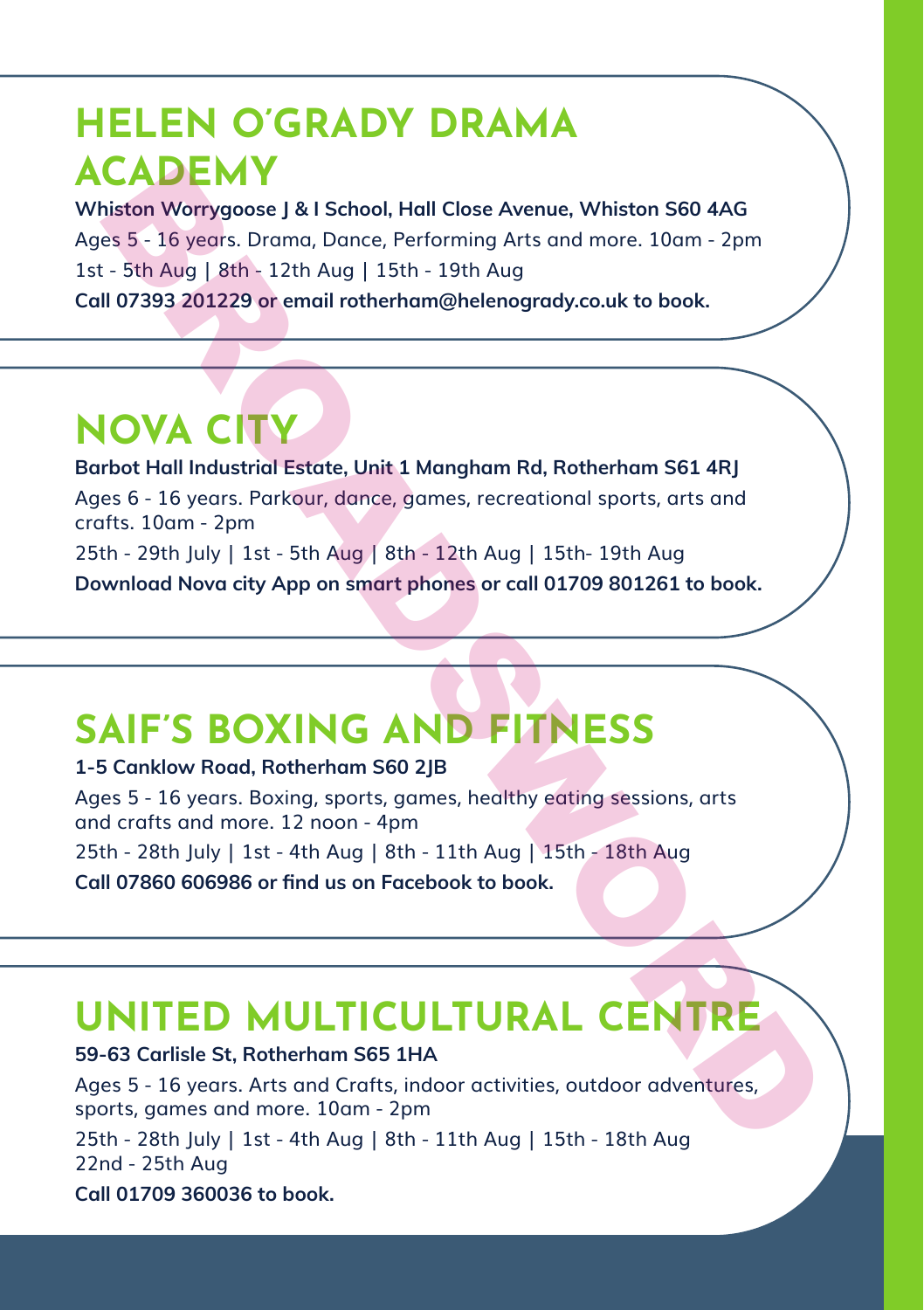### **POPS OUTDOOR ADVENTURE**

(FS2 - 11years) Themed events, food of the world, outdoor adventures of all kinds, healthy cooking, themed holiday events. 10am - 3pm.

25th - 29th July | 1st - 5th Aug

8th - 12th Aug | 15th - 19th Aug



**Rawmarsh Site -** The Bowling Green Pavilion, Rosehill Park, Rawmarsh S62 7FL

**Call 01709 527023 or visit www.popsoutdooradventure.co.uk**



**Wickersley Site -** Flanderwell Early Excellence Centre, Greenfield Court, Rotherham S66 2JF **Call 01709 709408 or visit** 

**www.popsoutdooradventure.co.uk**

### **THE FUN HUB**

**Maltby Sports Pavilion, Muget Lane, Maltby S66 7JT**

Sports events, exotic animal handling, cooking, outdoor activities, emergency services events and more fun exciting opportunities. **POPS OUTDOOR**<br> **ADVENTURE**<br>
(FS2 - 11years) Themed events, food of the world, outdoor ordentriers of all kinds, headthy cooking, thermed holiday events. 10am - 3pm.<br>
25th - 29th July | 1st - 5th Aug<br>
8th - 12th Aug | 15t

2 sessions per day for the following age groups 9am - 1pm (4 - 8years) | 1pm - 5pm (8 - 16years) 25th - 28th July | 1st - 4th Aug

8th - 11th Aug | 15th - 19th Aug

**Visit www.funhubactivities.co.uk or email enquiries@funhubactivities.co.uk to book.**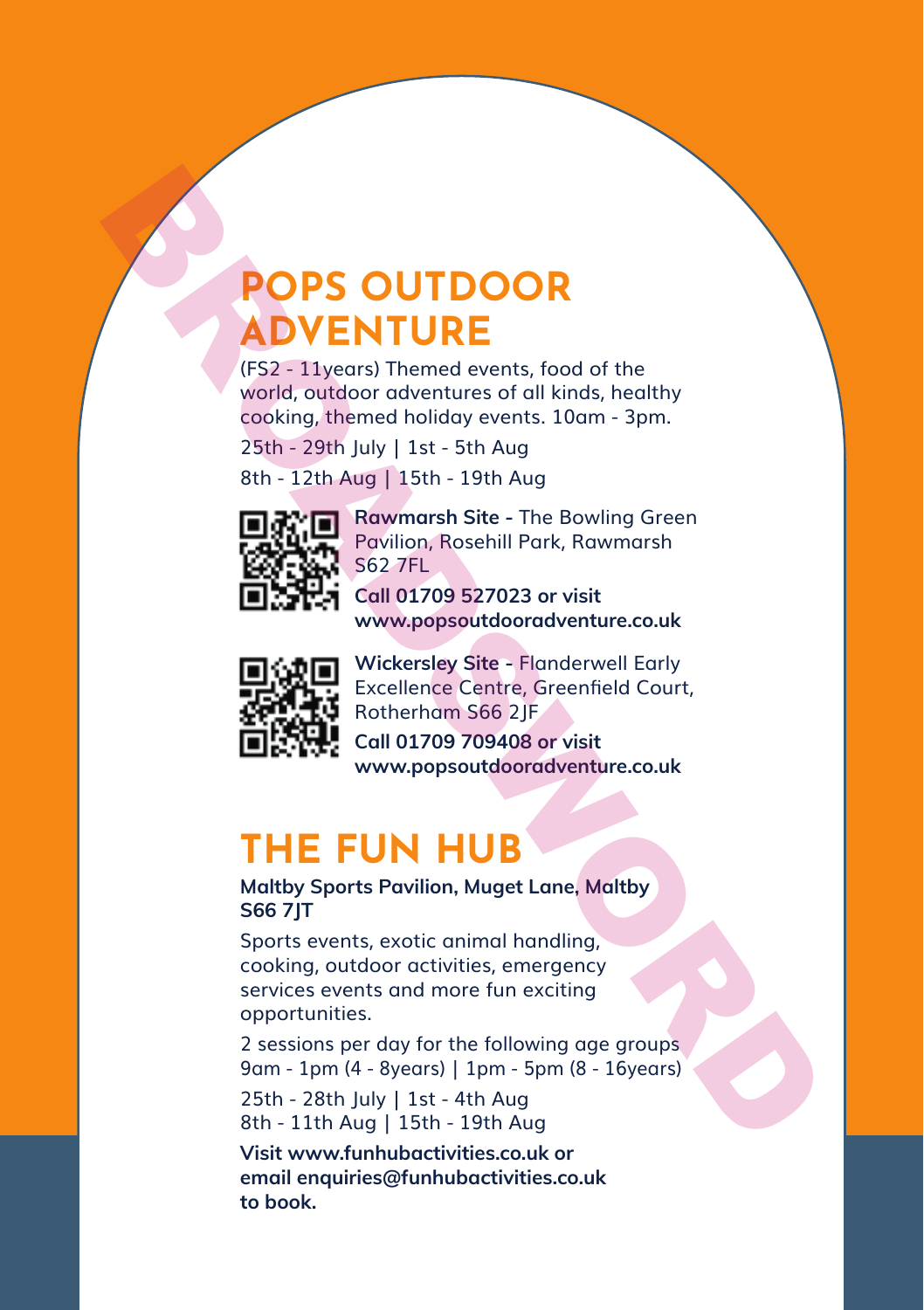# **U DO IT DANCE**

**Catcliffe Primary School, Rotherham Road, Catcliffe S60 5SW** Ages 5 - 16 years. Street Dance, games and much more fun activities. 10am - 2pm 25th July - 29th July | 1st - 5th Aug **Email: rich@udoitdance.co.uk to book.**

# **ROTHERHAM BMX - FOOTBALL CAMP**

**Winterhill School (3-G Astro-Turf) High Street, Kimberworth S61 2BD**  Ages 5 - 11 years. 10am - 2pm Camp 1 - 27th - 30th July | Camp 2 - 9th - 12th Aug Camp 3 - 22nd - 25th Aug **(Venue to be confirmed for Camp 3) Visit https://rotherhambmx.com/shop to book.**

# **ROTHERHAM BMX - BMX CAMP**

**Rotherham BMX track, Little Common Lane, Kimberworth, Rotherham S61 2BD** Ages 8 - 16 years. 10am - 2pm 22nd Aug - 25th Aug **Visit https://rotherhambmx.com/shop to book.**

### **POSITIVE IMPACT SPORTS**

**Chislett Centre, Kimberworth Park Rd, Kimberworth, Park, Rotherham S61 3JT** Ages 5 - 11 years. Outdoor sports, fun activities, team building, healthy eating education. 10am - 2pm 1st - 4th Aug | 8th - 11th Aug | 15th - 19th Aug | 22nd - 25th Aug **Call 01709 559805 or email positiveimpactsports@hotmail.com to book.** of the My-Jost State-Touring Falls and Microsofts (Fig. 22011)<br>
Broad State-Touring Control (Fig. 22011)<br>
Broad State-Touring High Street, Kimberworth S61 2BD<br>
Controllil School (3- 6 Astro-Turri) High Street, Kimberworth

# **DIRECT ACTION TRAINING**

**Our Lady and St Josephs RC Primary School, Fitzwilliam Street, Wath upon Dearne, S63 7HG**  Ages 5 - 11 years. First Aid training, arts and crafts, indoor and outdoor activities. 10am - 2pm 25th - 28th July | 1st - 4th Aug | 8th - 11th Aug | 15th - 18th Aug **Call 07977 599778 or email info@directactiontraining.com to book.**